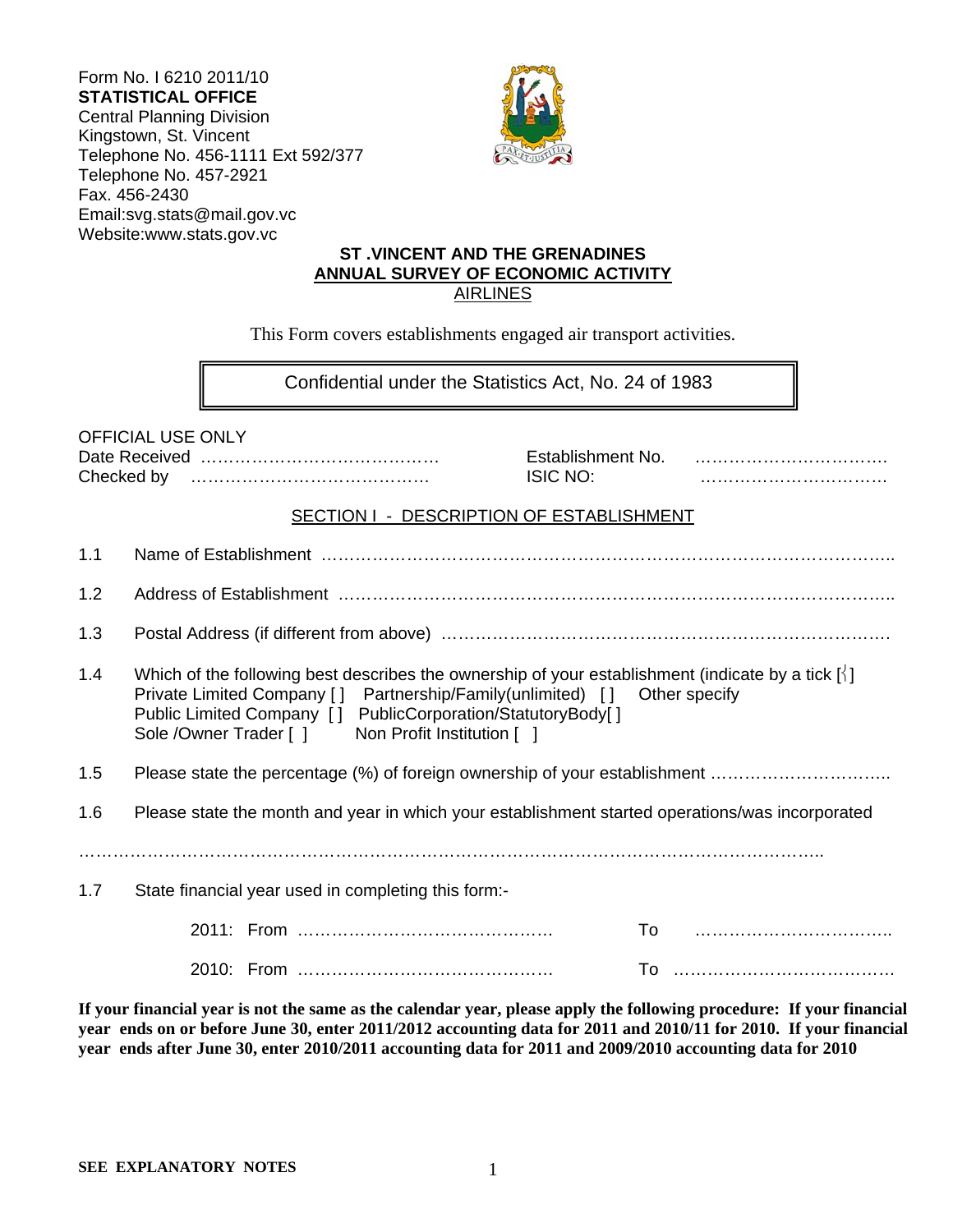1.8 Activity carried on by your establishment

Main ……………………………………………………………………………………………………………………..

Other Activities………………………………………………………………………………………………………

1.9 Please indicate whether it is normal policy to close operations during the year

Yes \_\_\_\_\_\_\_\_\_\_\_\_\_\_\_\_\_\_\_\_\_\_\_\_\_\_\_ specify dates when closing occurs \_\_\_\_\_\_\_\_\_\_\_\_\_\_\_\_\_\_\_\_\_\_\_\_\_\_\_\_\_\_\_\_\_

No \_\_\_\_\_\_\_\_\_\_\_\_\_\_\_\_\_\_\_\_

1.10 Name of person responsible for completing the questionnaire:

Name: …………………………………………………………………………………………………………… Position: …………………………………………………………………………………………………...

Telephone No.: …………………………………………………………………………………………………

#### SECTION 2 - PERSONS ENGAGED

2.1 How many persons were engaged in each of the below categories during the last pay period for the months of June and December.

|                   | <b>Working Proprietors</b> |        | <b>Unpaid Workers</b> |        | Employees |        |
|-------------------|----------------------------|--------|-----------------------|--------|-----------|--------|
| Period            | Male                       | Female | Male                  | Female | Male      | Female |
| $2011 - June$     |                            |        |                       |        |           |        |
| $2011 - December$ |                            |        |                       |        |           |        |
| $2010 - June$     |                            |        |                       |        |           |        |
| $2010 - December$ |                            |        |                       |        |           |        |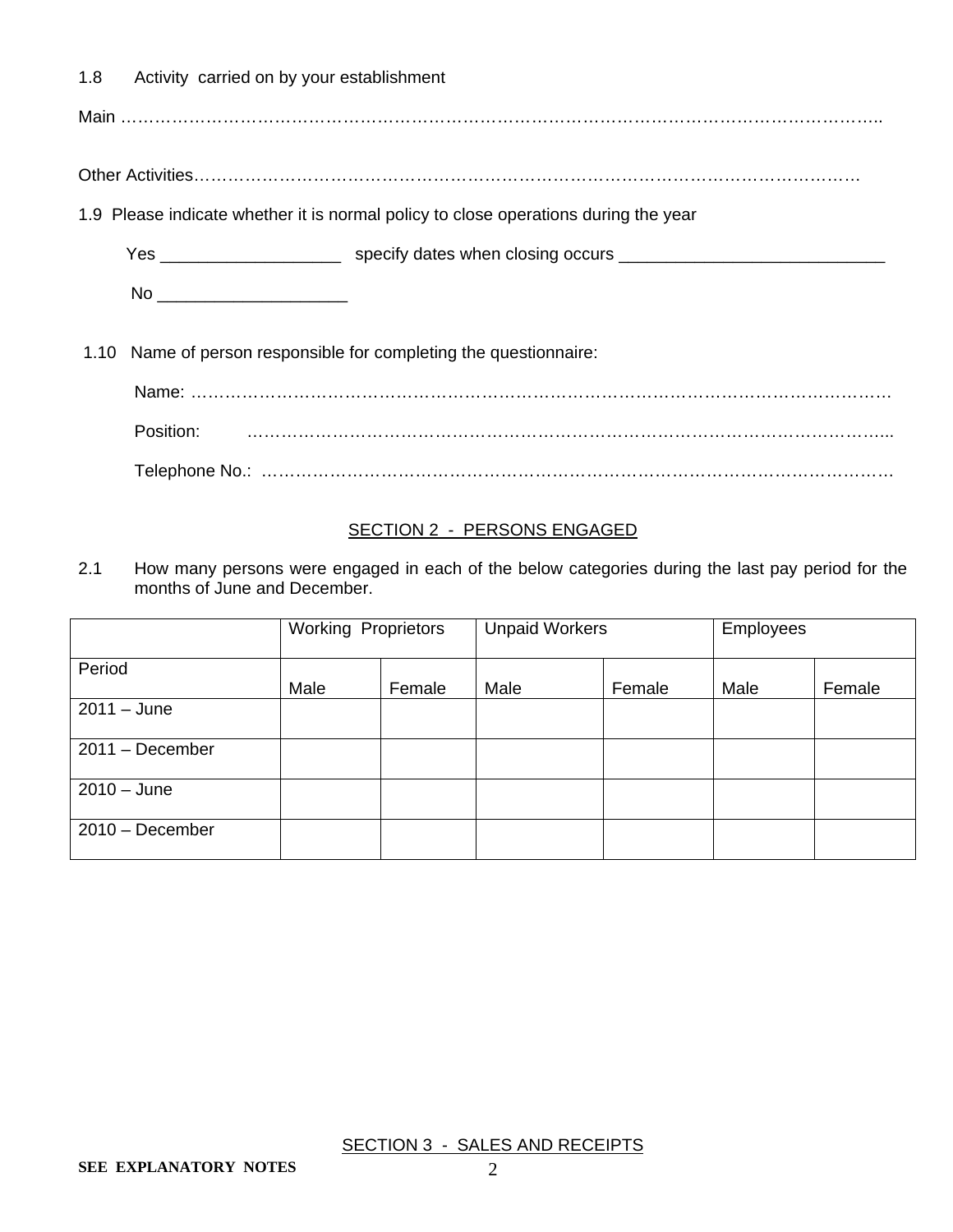|       | EC \$                                                       |      |      |
|-------|-------------------------------------------------------------|------|------|
|       | Sales and receipts of services by type                      | 2011 | 2010 |
| P1111 | Sales to resident tour operators                            |      |      |
| P1111 | Sales to non resident tour operators                        |      |      |
| P1111 | Direct sales to residents for transport of<br>passengers    |      |      |
| P1111 | Direct sales to non resident for transport of<br>passengers |      |      |
| P1111 | Direct sales to residents for transport of freight          |      |      |
| D4100 | Interest earned                                             |      |      |
| P1189 | Other operating income                                      |      |      |
| D4200 | Dividends and other investment income                       |      |      |
|       | Gain (Loss) on foreign exchange                             |      |      |
|       | Casualty insurance claims received                          |      |      |
| P1190 | Other non-operating income                                  |      |      |
|       | <b>Total Income</b>                                         |      |      |
|       |                                                             |      |      |

# SECTION 4 - EXPENSES

|        |                                                                            | _________ | (EC Dollars) |
|--------|----------------------------------------------------------------------------|-----------|--------------|
|        | <b>Labour Payments</b>                                                     | 2011      | 2010         |
| D1111  | Gross wages and salaries paid to employees<br>during the year              |           |              |
|        | Employers contribution to:-                                                |           |              |
| D11111 | (a)Social Security                                                         |           |              |
| D11112 | (b) Medical Benefit scheme                                                 |           |              |
| D11113 | (c)Private Pension Schemes, Life, Health and<br>casualty insurance schemes |           |              |
| D11114 | <b>Directors Fees</b>                                                      |           |              |
| D11115 | Value of payments in kind                                                  |           |              |
| D11116 | Other payments to labour                                                   |           |              |
|        |                                                                            | 2011      | 2010         |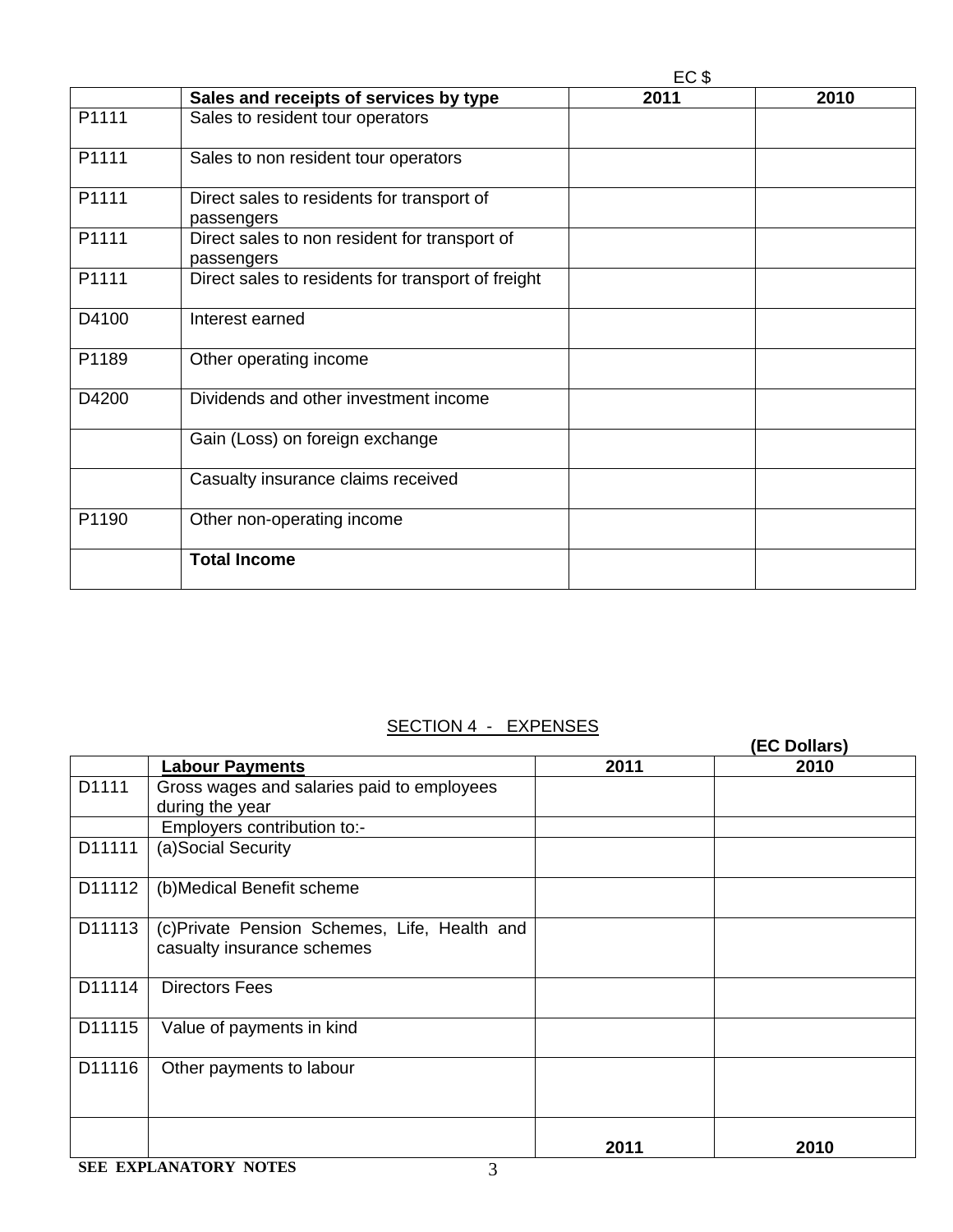|        | <b>Total labour Payments</b>                         |      |      |
|--------|------------------------------------------------------|------|------|
|        | <b>Other Operating expenses</b>                      |      |      |
| D2990  | Other Taxes on production                            |      |      |
| D29901 | Property tax                                         |      |      |
| D29902 | Hotel tax                                            |      |      |
| D29903 | Licences and other fees                              |      |      |
| D29904 | Other (specify)                                      |      |      |
| K1000  | Depreciation and amortization                        |      |      |
| P      | Landing fees                                         |      |      |
| P2160  | Cost of fuel                                         |      |      |
| P2170  | Cost of stationary and other Office supplies         |      |      |
| P2211  | Maintenance and repair of machinery and<br>equipment |      |      |
|        | Maintenance and repair of vehicle                    |      |      |
| P2220  | Electricity                                          |      |      |
| P2221  | Water                                                |      |      |
| P2240  | Building maintenance and repair                      |      |      |
| P2412  | Transport and travel                                 |      |      |
| P2420  | Telephone and other communications                   |      |      |
| P2421  | Postage and courier services                         |      |      |
| P2510  | Bank charges                                         |      |      |
| P2520  | Insurance                                            |      |      |
| P2540  | Credit card commissions                              |      |      |
| P2550  | Commissions paid to travel agents                    |      |      |
| P2610  | Rental/lease of buildings                            |      |      |
| P2630  | Rental/lease of machinery, equipment                 |      |      |
| P2631  | Rental/lease of vehicles                             |      |      |
|        |                                                      | 2011 | 2010 |
| P2700  | Computer services/maintenance of office              |      |      |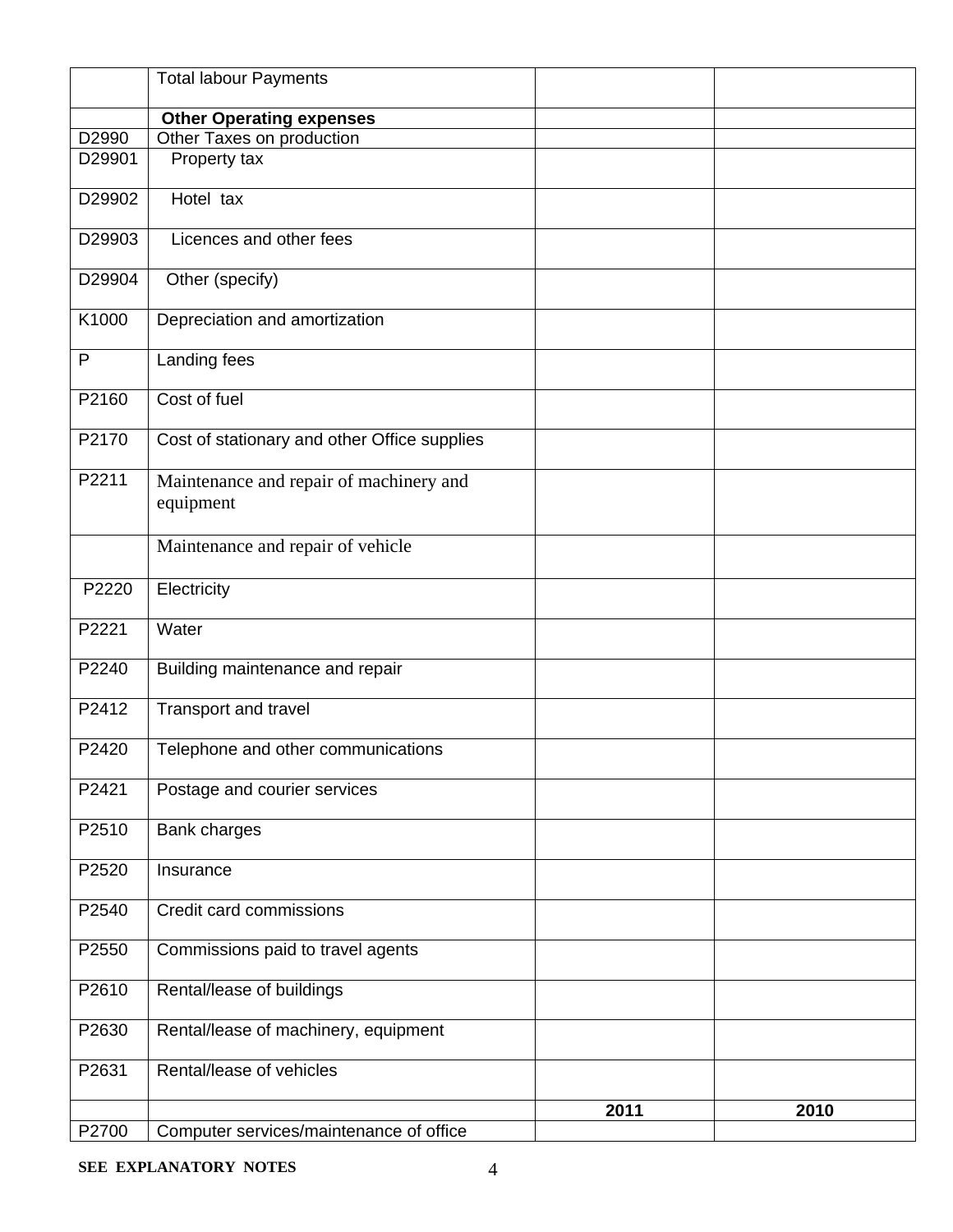|        | equipment                       |  |
|--------|---------------------------------|--|
| P2810  | Professional services           |  |
| P2820  | Advertising and promotion       |  |
| P2891  | Guest entertainment             |  |
| P2892  | Management fees                 |  |
| P2900  | All Other operating expenses    |  |
|        | <b>Total Operating Expenses</b> |  |
| D4190  | Interest paid                   |  |
| D7520  | Bad debt written off            |  |
| D7521  | Donations                       |  |
| P29001 | Royalties                       |  |
|        | Other non-operating Expenses    |  |
|        | <b>Total Expenses</b>           |  |

# SECTION 5 - SPECIAL ITEMS

|                                           |      | (EC dollars) |
|-------------------------------------------|------|--------------|
| <b>Special Items</b>                      | 2011 | 2010         |
| Total profit(loss) before income tax      |      |              |
| Dividends payable                         |      |              |
| Additions to retained earnings            |      |              |
| Dividends repatriated                     |      |              |
| Tax collected & transferred to Government |      |              |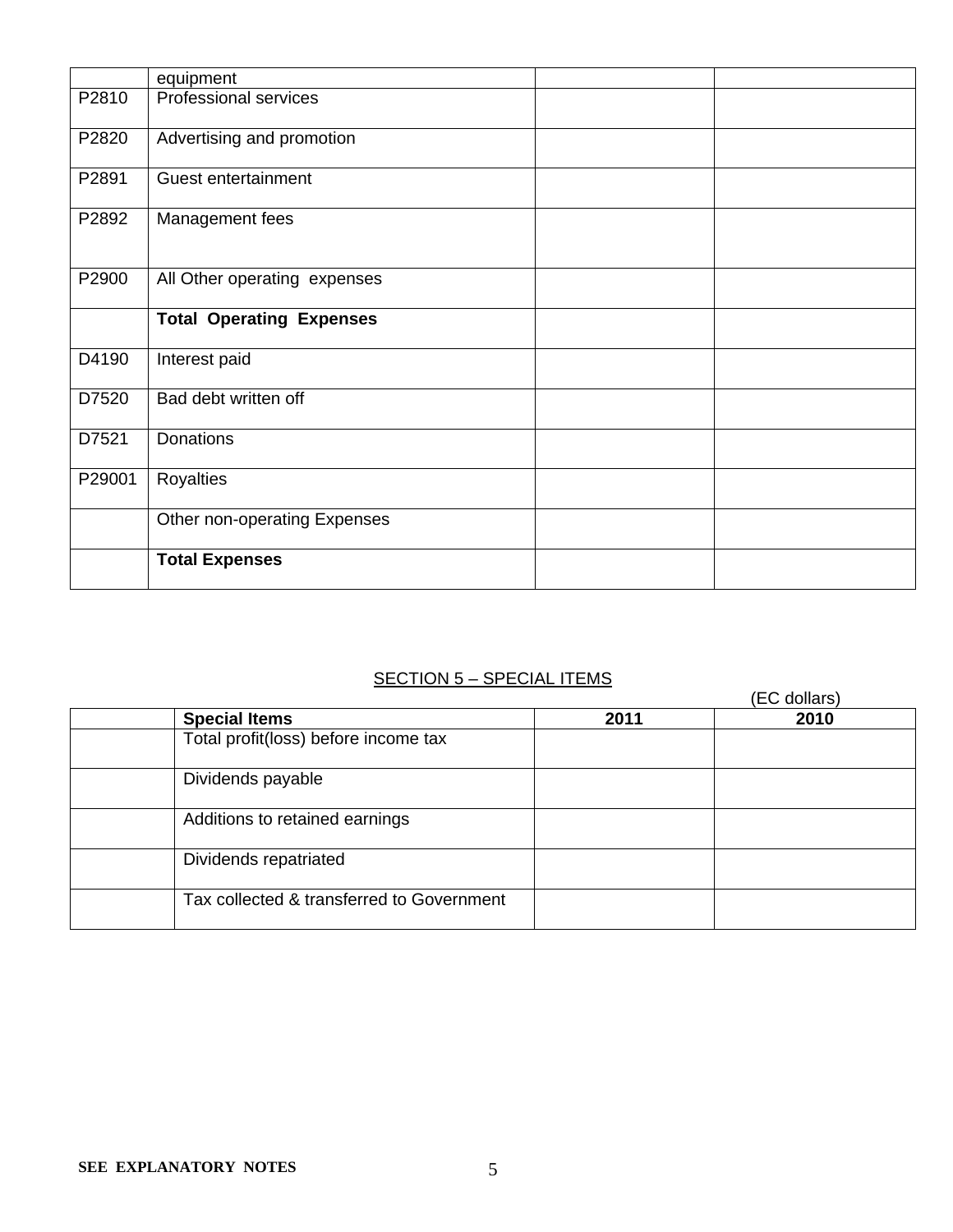### SECTION 6 - CAPITAL EXPENDITURE

|       | (EC dollars)                                                     |      |      |
|-------|------------------------------------------------------------------|------|------|
|       |                                                                  | 2011 | 2010 |
|       | Land                                                             |      |      |
|       | (a) Purchased                                                    |      |      |
| P5131 | (b) Reclaimed                                                    |      |      |
| P511  | <b>Building</b>                                                  |      |      |
| P5112 | Purchased - Residential                                          |      |      |
| P5112 | Purchased -Non-residential                                       |      |      |
| P5111 | Constructed - Residential                                        |      |      |
| P5111 | Constructed - Non-residential                                    |      |      |
| P5111 | Construction works, roads and parking<br>areas                   |      |      |
| P5111 | Machinery and equipment purchased                                |      |      |
| P5111 | Motor vehicles and other transport<br>equipment purchased        |      |      |
| P5111 | Livestock for breeding, dairy, draught,<br>plantations, orchards |      |      |
| P5111 | Plantations, orchards                                            |      |      |
| P5111 | Computer software                                                |      |      |
| P5111 | <b>Other Fixed Assets</b>                                        |      |      |
|       | <b>Total Capital Expenditure</b>                                 |      |      |
|       | <b>Sales of Capital Goods</b>                                    |      |      |
|       | Land                                                             |      |      |
| P5113 | <b>Building</b>                                                  |      |      |
|       | (a) Sold - Residential                                           |      |      |
|       | (b) Sold - Non-residential                                       |      |      |
| P5113 | Machinery and Equipment                                          |      |      |
| P5113 | Motor vehicle and other transport<br>equipment sold              |      |      |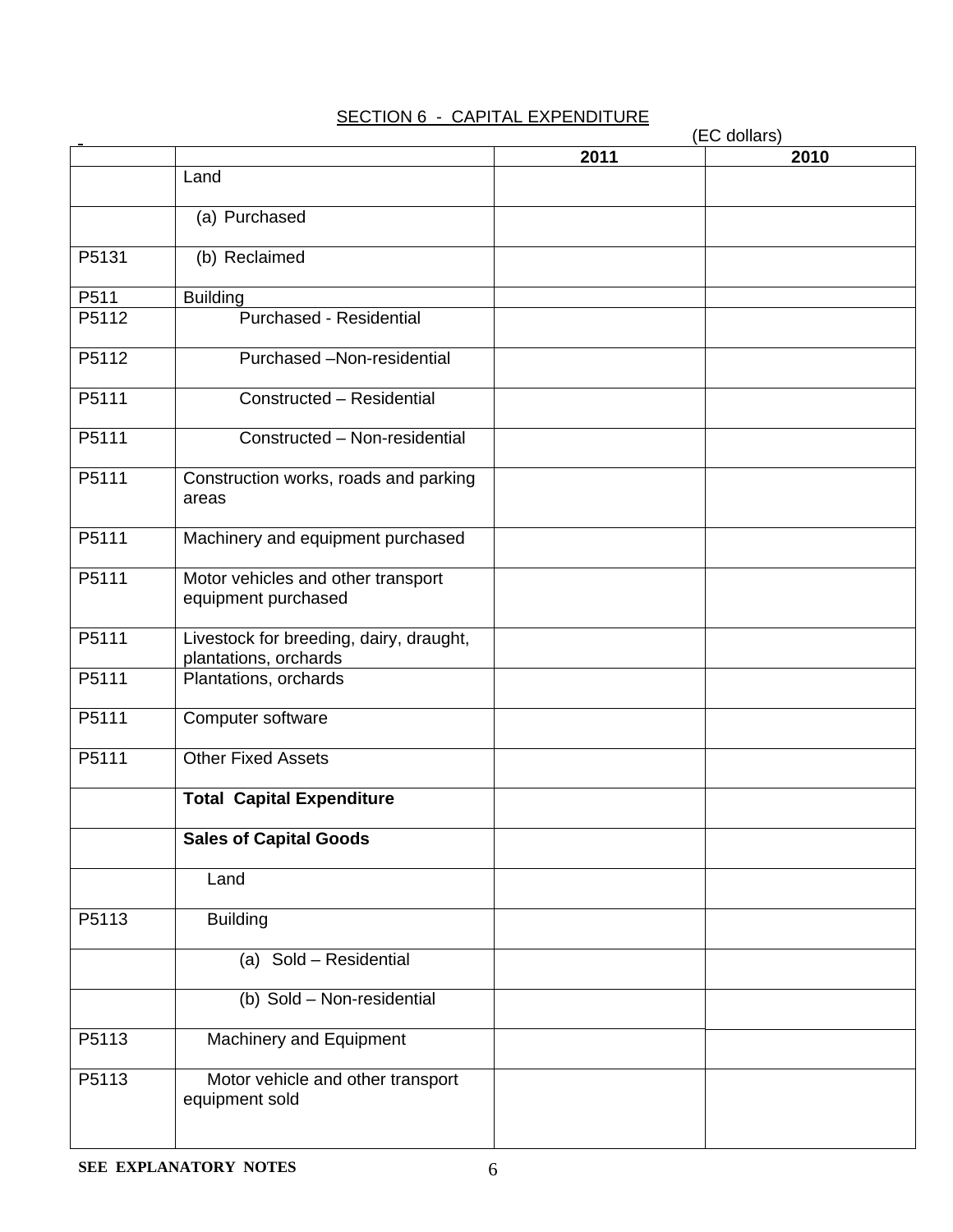|       |                                     | 2011 | 2010 |
|-------|-------------------------------------|------|------|
| P5113 | Other fixed assets sold (Specify)   |      |      |
|       |                                     |      |      |
|       |                                     |      |      |
|       |                                     |      |      |
|       | <b>Total Sales of Capital Goods</b> |      |      |

### SECTION 7 – VALUABLES

|         |                                 | 2011 | 2010 |
|---------|---------------------------------|------|------|
| P53AN13 | <b>Acquisition of Valuables</b> |      |      |
| P53AN14 | Disposal of Valuables           |      |      |

## SECTION 8 MISCELLANEOUS

 Please give your best estimate of your overall income received directly from tourist, from tourism specific establishments and other sources.

| Item                 | 2011 Percentage | 2010 Percentage |
|----------------------|-----------------|-----------------|
|                      |                 |                 |
| <b>Tourists</b>      |                 |                 |
|                      |                 |                 |
| Accommodation sector |                 |                 |
|                      |                 |                 |
| Other sectors        |                 |                 |
|                      |                 |                 |

What was the total value of goods (c.i.f.) and services purchased directly from abroad?

**SEE EXPLANATORY NOTES** 7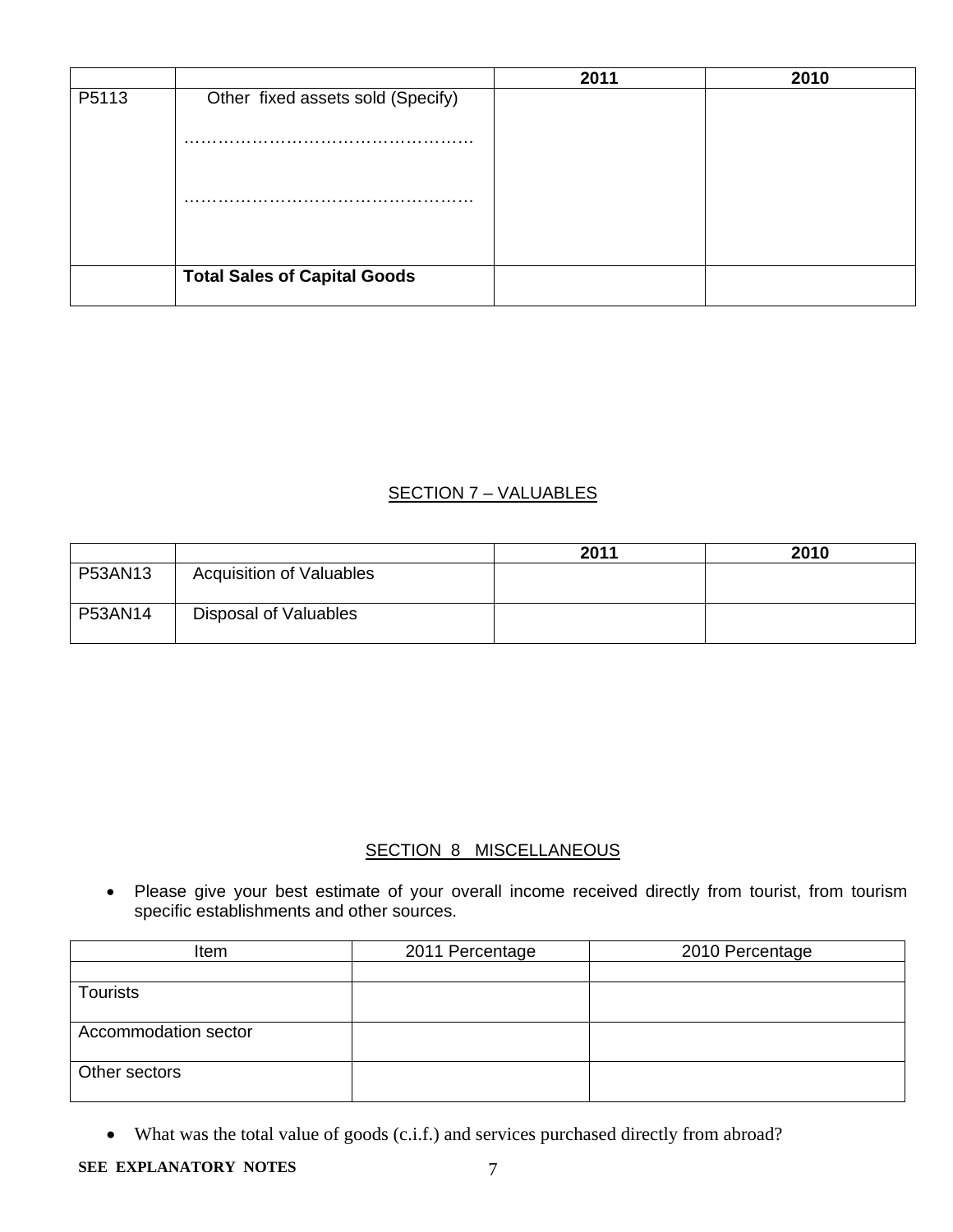| $2011:$ \$ |  |
|------------|--|
| $2010:$ \$ |  |

Operational data – number of aircraft by type and seating capacity

|                            | 2011   |                | 2010   |                |
|----------------------------|--------|----------------|--------|----------------|
|                            | Number | Seats/Aircraft | Number | Seats/Aircraft |
| Aircraft Type              |        |                |        |                |
| Type 1<br>Type 2<br>Type 3 |        |                |        |                |
|                            |        |                |        |                |
|                            |        |                |        |                |
| Type 4                     |        |                |        |                |
| Type 5                     |        |                |        |                |
| Type 6                     |        |                |        |                |

Note : Insert F for aircraft carrying freight

Main Hub ( or base) ……………………………………………………………………………………………. Most frequent destination ………………………………………………………………………………………

Volume of passengers and freight carried

|      | <b>Number of passengers</b> | <b>Freight (tones)</b> |
|------|-----------------------------|------------------------|
| 2011 |                             |                        |
| 2010 |                             |                        |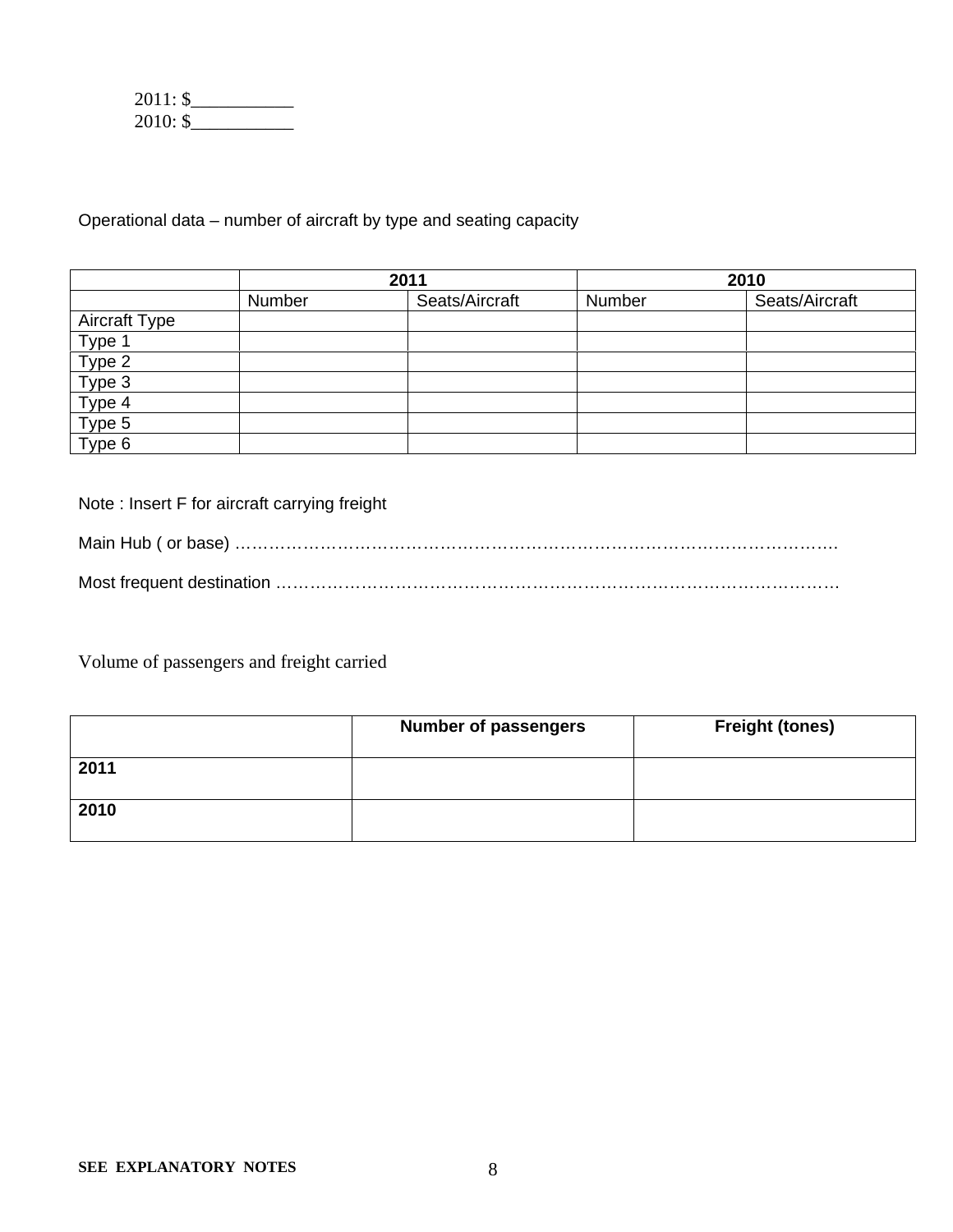### **AIRLINES EXPLANATORY NOTES**

| P 1111              | Sales of services                                | Income, from all types of transport and communication activities,<br>net of refunds and discounts given. Include net receipts from any<br>goods sold.                                                                                                                                                                                                |
|---------------------|--------------------------------------------------|------------------------------------------------------------------------------------------------------------------------------------------------------------------------------------------------------------------------------------------------------------------------------------------------------------------------------------------------------|
| D4100<br>&<br>D4200 | Interest and dividends<br>received               | Interest and dividends earned on business account.                                                                                                                                                                                                                                                                                                   |
| D7511               | Grants, donations and<br>subventions received    | Current transfers and voluntary donations from businesses,<br>government, households or from abroad.                                                                                                                                                                                                                                                 |
| P 1189              | Other operating income                           | Income from other sources related to the business, e.g., rental of<br>buildings and equipment, commissions, ledger fees, exchange<br>gain/loss, miscellaneous income, etc. Exclude grants, donations and<br>subventions received, gains or losses on the sale of fixed assets and<br>bad debts recovered.                                            |
| D1111               | Wages, salaries and<br>benefits                  | Gross cash payments to employees, including overtime payments,<br>bonuses, fees, commissions, cost of living allowances, vacation and<br>sick pay. Include the employer's contributions to pension, insurance<br>and other schemes on behalf of employees, as well as the cost of<br>meals, housing and other benefits not recovered from employees. |
| D2990               | Other taxes and<br>licences                      | Include business fees, business and professional licences, property<br>taxes, vehicle licences, stamp duties and other fees paid to<br>government on behalf of the business.                                                                                                                                                                         |
| K1000               | Depreciation and<br>amortization                 | Includes the amount allocated during the reporting period to<br>amortize the cost of acquiring long-term assets over the useful life<br>of the asset.                                                                                                                                                                                                |
| P2120               | Cost of materials,<br>supplies and<br>components | Consists of purchases <i>plus</i> opening stock less closing stock of<br>materials, supplies and components.                                                                                                                                                                                                                                         |
| P2160               | Cost of fuels used                               | Consists of purchases <i>plus</i> opening stock less closing stock of fuels.<br>Include gasoline, kerosene, gas oil and other fuel oils, lubricating<br>oils, etc.                                                                                                                                                                                   |
| P <sub>2412</sub>   | Transport and travel                             | Local freight charges, local and overseas business travel.                                                                                                                                                                                                                                                                                           |
| P2420               | Telephone, postage and<br>other communications   | Include cellular phone charges, the cost of courier and messenger<br>services, fax, telex, and Internet services.                                                                                                                                                                                                                                    |
| P2520               | Insurance                                        | Premiums paid for motor vehicle, property and marine insurance.<br>Include insurance of staff under DIIII.                                                                                                                                                                                                                                           |
| P2810               | Professional services                            | Include expenditure on legal, accounting, audit, architectural and<br>engineering services, management and other consultancy services.                                                                                                                                                                                                               |
| P2820               | Advertising and<br>promotion                     | Include entertainment expenses.                                                                                                                                                                                                                                                                                                                      |
| P <sub>2900</sub>   | Other expenses                                   | Include security services, janitorial services, medical expenses,                                                                                                                                                                                                                                                                                    |

**SEE EXPLANATORY NOTES** 9